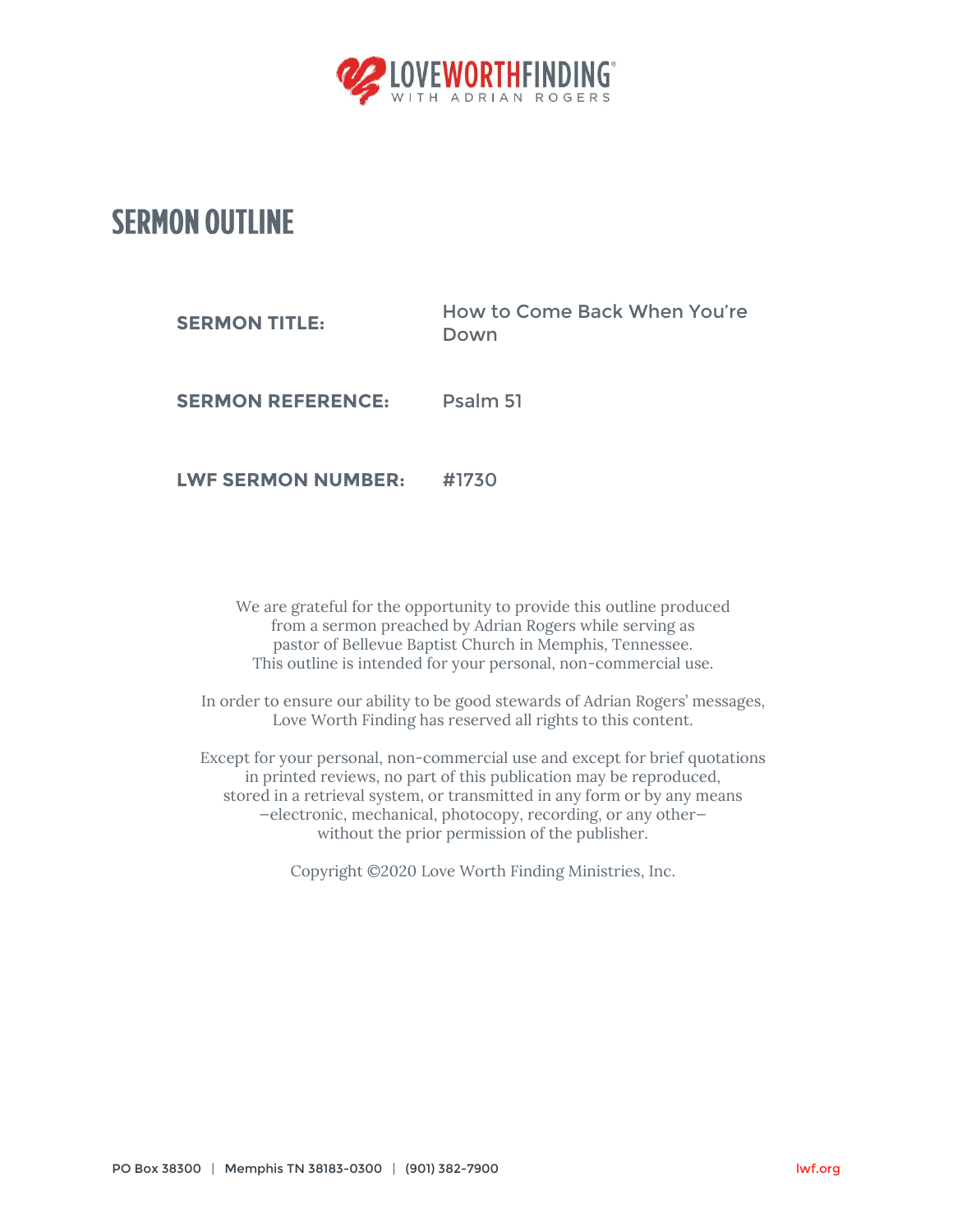- 1) INTRODUCTION
	- a) The devil will tempt us to sin, and he will say that we can get away with it. i) He is the tempter.
	- b) Then, after we sin, he becomes the accuser.
		- i) He then says that we will never get away with it.
	- c) The devil wants to get us off balance and get us out of the will of God.
		- i) He wants to bring discouragement to us and make us feel as though we can never again come back.
	- d) Psalm 51 is the story of David's repentance after he had sinned.
		- i) David committed adultery and then tried to cover it up.
			- (1) At best, he committed manslaughter; at worst, he committed coldblooded murder.
		- ii) This is the Psalm of a penitent.
			- (1) Not only was David a great sinner, but he was also a great repenter.
	- e) Today's message will show us three basic things as we learn from the life of David and Psalm 51.
- 2) THE CAPABILITY OF SIN IN THE SAINT
	- a) Any of us have the capability to sin.
	- b) We don't lose our capacity to sin when we get saved.
		- i) Many times, sin in the saint is an unexpected opportunity and an undetected weakness.
		- ii) 1 John 1:8
	- c) When a child of God sins, that sin cannot take away his salvation.
		- i) But that does not mean that he can sin with impunity.
			- (1) If you are bound to sin, then you are bound to suffer.
			- (2) Proverbs 30:33
				- (a) As surely as the churning of milk brings forth butter and the wringing of the nose brings forth blood, if you are bound to sin, then you are bound to suffer.
	- d) The eternal security of the believer is in no way to be construed as a license to sin.
	- e) Whether you are saved or whether you are lost, suffering accompanies sin.

## 3) THE CONSEQUENCES OF SIN (PSALM 51:1-15)

- a) Psalm 51:1-2
- b) Sin soils the soul.
	- i) This is the first consequence of sin in the life of a child of God.
	- ii) Psalm 51:2
		- (1) David felt dirty and filthy.
			- (a) This is one way we can know that we're saved.
				- (i) Does your sin make you feel dirty?
	- iii) There is a difference between a child of God and a child of the devil.
		- (1) The child of the devil sins, and it doesn't bother him.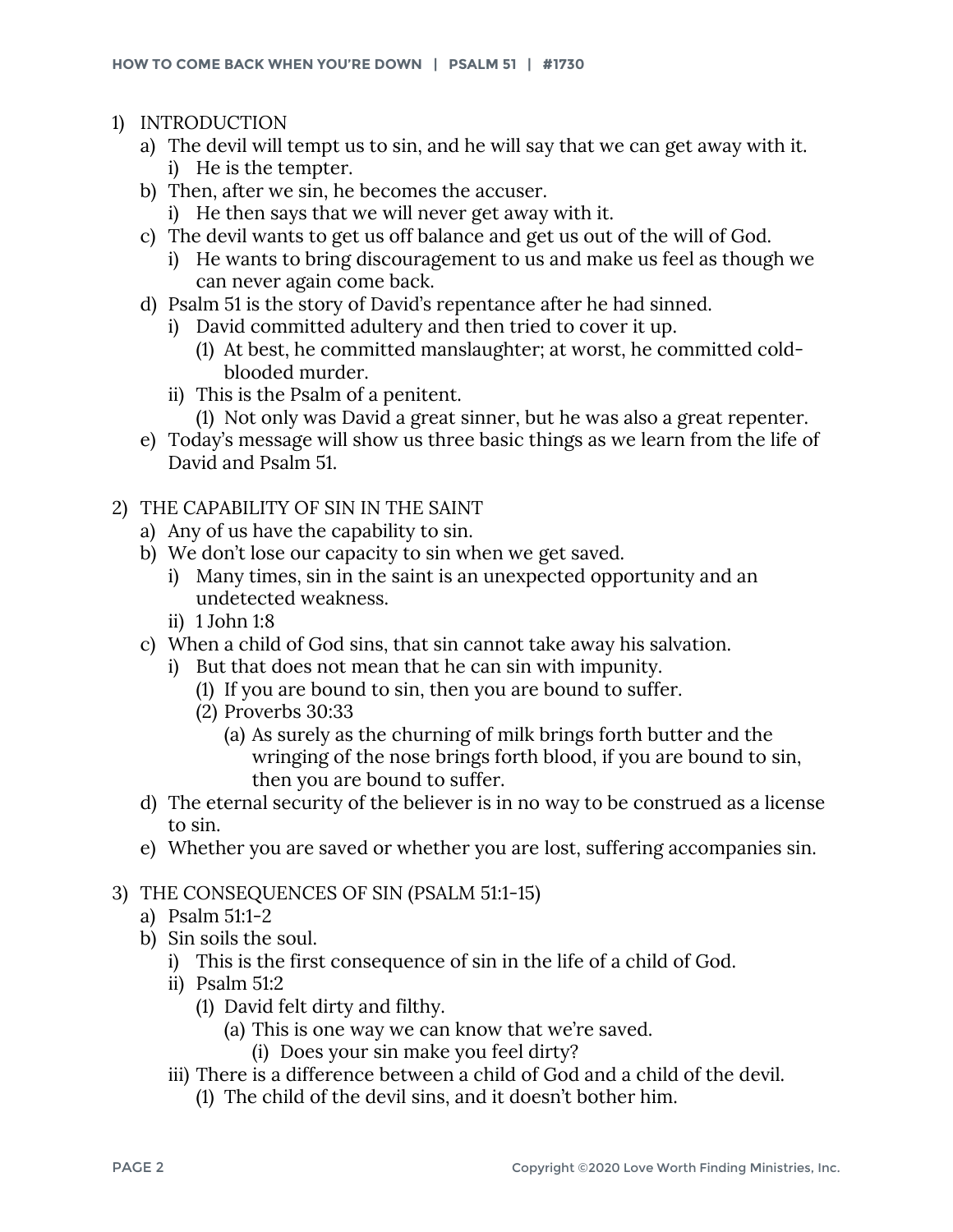- (a) He has no difficulty with sin.
- (2) A sheep may fall in the mud, and he wants to get out.
- (3) A pig will lie in the mud because that's his nature.
	- (a) He doesn't feel dirty.
- (4) The child of God may lapse into sin, and he loathes it.
- (5) The child of the devil leaps into sin, and he loves it.
- iv) If you can sin and that sin doesn't make you feel grimy and dirty, then you may have never been saved.
- c) Sin saturates the mind.
	- i) Psalm 51:3
		- (1) The thing that David had done reverberated through his soul and echoed through his conscience.
			- (a) He could not get rid of it.
		- (2) It was an indelible mark and saturated his mind.
	- ii) If you can sin and easily forget it, then you may not have been saved.
	- iii) "My sin is ever before me."
		- (1) It may not be in your conscience mind continually, but it will be in your subconscious.
		- (2) It may show up as a migraine headache, an inability to concentrate, an irritable temper, or as an inability to pray.
	- iv) There are two kinds of wounds that can come to the human psyche:
		- (1) Guilt
			- (a) Guilt is a dirty wound.
			- (b) It festers and festers and will never heal until it is cleansed.
		- (2) Sorrow
			- (a) Sorrow is a clean wound.
			- (b) Because it is a clean wound, it will heal.
- d) Sin stings the conscience.
	- i) Psalm 51:4
		- (1) David is not crying out against the punisher but against the sin.
	- ii) David sinned against his kingdom, against his body, against his wife, and against his children, but what bothered David primarily was that he had sinned against God.
		- (1) He was a child of God.
		- (2) David saw his sin for what it really was: an affront to a Holy God.
	- iii) If all you're afraid of is the punishment for your sin, then you may never have been saved.
		- (1) As a child of God, you don't weep over your sin primarily because you're going to be punished, but because you have disgraced your God.
	- iv) There is a difference between a slave and a son.
		- (1) When a slave disobeys, he fears the whip (his master's lash).
		- (2) When a son disobeys (if he's a loving son), he fears the father's displeasure.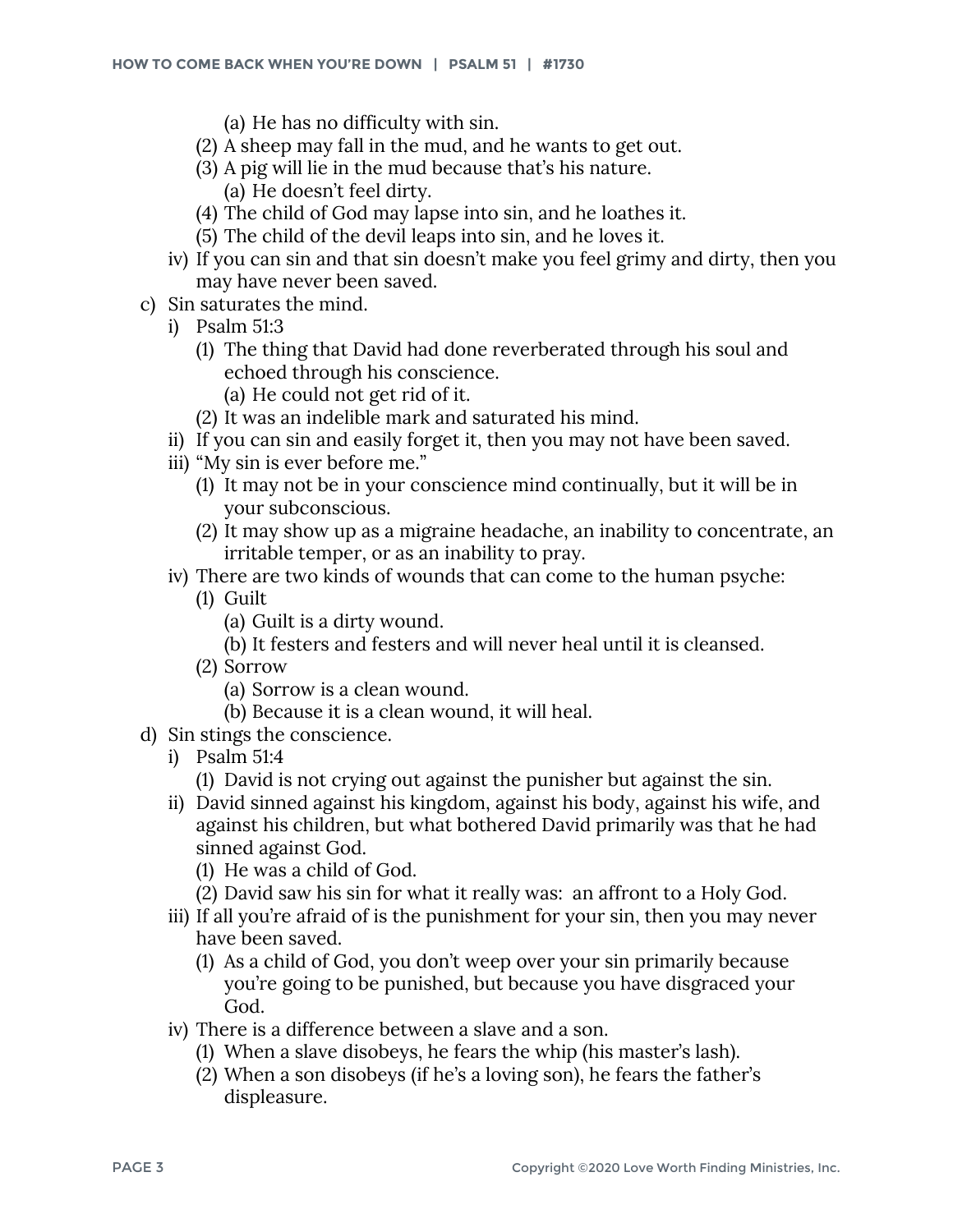- v) David is brokenhearted that he has broken the heart of God.
- e) Sin saddens the heart.
	- i) Psalm 51:8
	- ii) Psalm 51:12
		- (1) He is not asking to have his salvation restored.
			- (a) We can be saved and miserable.
			- (b) The most miserable man on Earth is not an unsaved man.
				- (i) Many unsaved people are living high, wide and handsome.
				- (ii) The Bible speaks of the pleasures of sin, though they are only for a season.
					- 1. Hebrews 11:25
		- (2) David is praying for his joy to be restored.
			- (a) The most miserable man on Earth is a saved man out of fellowship with God.
			- (b) When God saves us, He doesn't fix us where we can't sin anymore. (i) He fixes us where we can't sin and enjoy it anymore.
	- iii) If you want to know whether or not you are backslidden, or whether or not you are saved or lost, do you have joy in your heart?
		- (1) Do you have joy unspeakable and full of glory?
		- (2) Joy does best in the tough times.
			- (a) Philippians 4:4
				- (i) He doesn't say to be happy always.
					- 1. Happiness depends upon what happens.
					- 2. Joy depends upon Jesus.
		- (3) Happiness is like a thermometer.
		- (a) It registers conditions.
		- (4) Joy is like a thermostat.
			- (a) It controls conditions.
		- (5) It's the joy of the Lord that is your strength.
			- (a) Nehemiah 8:10
		- (6) Joy never changes.
		- (7) We are to have joy all the time.
	- iv) There is one thing that can take away joy.
		- (1) It's not circumstances but sin.
			- (a) And only one kind of sin: yours.
				- (i) Nobody else's sin can take away your joy.
				- (ii) An ungodly government cannot take away your joy.
					- 1. They didn't give it to you.
					- 2. Jesus gives joy.
	- v) Joy does not remove pain, but it helps us endure the pain.
	- vi) If the joy is not there, it is because we are not abiding in the Lord Jesus Christ.
		- (1) Someone has well said that joy is the flag that is flown from the castle of the heart when the king is in residence.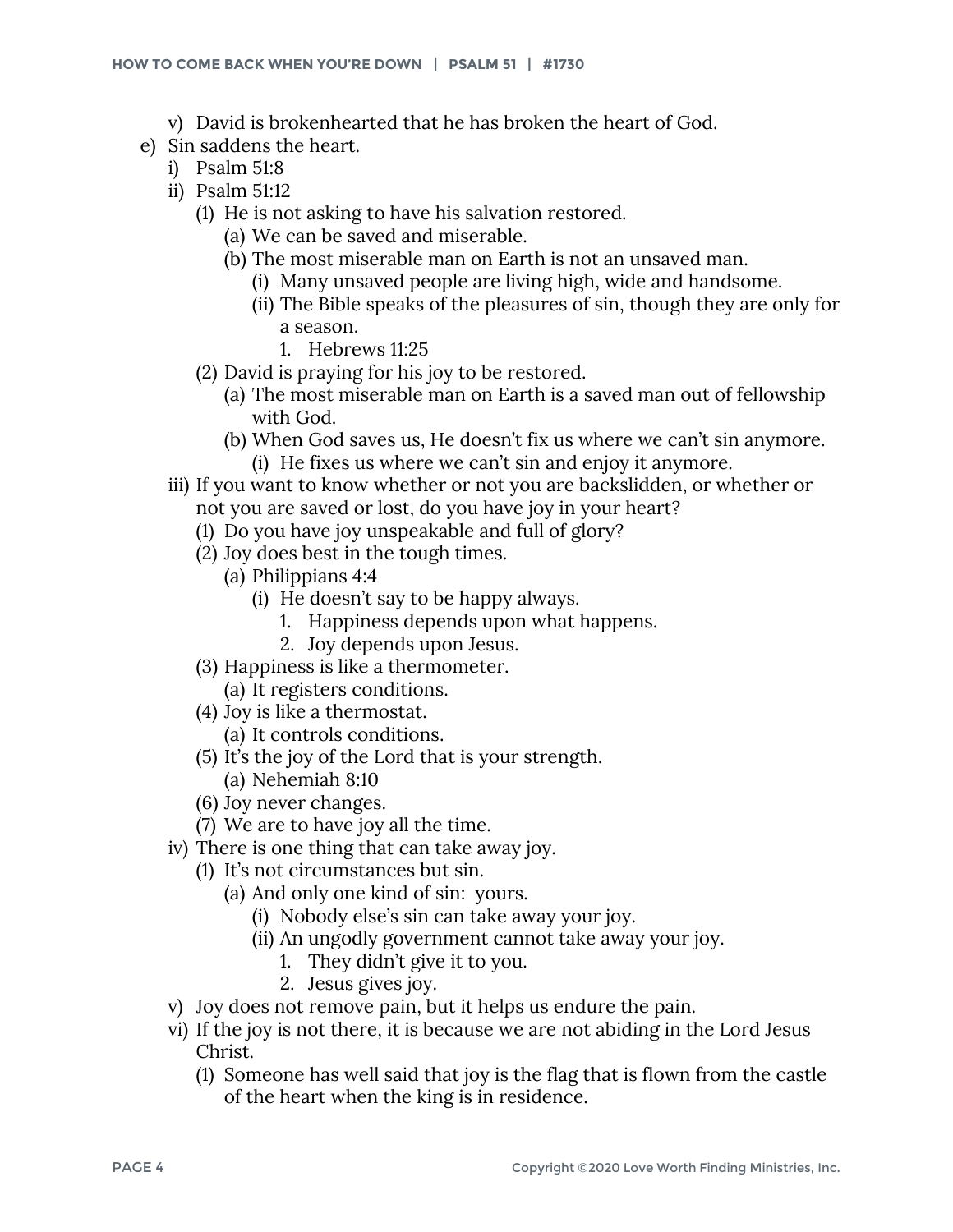- f) Sin sickens the body.
	- i) Psalm 51:8
		- (1) David is using poetry here and talking in poetic terms.
		- (2) He is saying that God has him under extreme pressure.
			- (a) Sometimes people think that God will just cast us off if we sin.
				- (i) On the contrary, He squeezes all the tighter.
	- ii) The pressure of sin can make you sick.
		- (1) Many children of God are sicker than they ought to be.
	- iii) There are many reasons for sickness, but one reason is sin in the life of a child of God.
		- (1) 1 Corinthians 11:30
			- (a) Paul was speaking about some who were irreverent at the Lord's table.
			- (b) Sometimes, you can even get sick unto death.
			- (c) The term "sleep" in this passage is used for the death of a child of God, not for the death of an unsaved person.
	- iv) Proverbs 17:22
		- (1) When we are right with God, we smile more, we sleep better, we stand straighter, we digest our food better, etc.
		- (2) A merry heart is one of the best medicines we can take.
			- (a) But we can't have the joy of the Lord if we are backslidden, walking away from God.
- g) Sin sours the spirit.
	- i) Psalm 51:10
		- (1) David had a wrong spirit.
	- ii) Those who have a sour spirit are the most critical persons in our churches.
		- (1) They are backslidden.
		- (2) No dish on the table looks good to a person with a sour stomach.
		- (3) They find fault everywhere with everything.
	- iii) David committed adultery and then, trying to cover it up, he committed manslaughter.
		- (1) Nathan the prophet came to speak to David about his sin.
			- (a) 2 Samuel 12:1-7
				- (i) The lamb in this analogy was Bathsheba.
		- (2) David was quick to judge a man whom he thought had stolen a lamb, but he had stolen another man's wife.
		- (3) David was quick to judge a man he thought had killed an animal, but he had killed another human being.
		- (4) Those who are backslidden tend to judge people for less sin than they have in their own lives.
			- (a) Matthew 7:3-4
- h) Sin seals his lips.
	- i) Psalm 51:12-15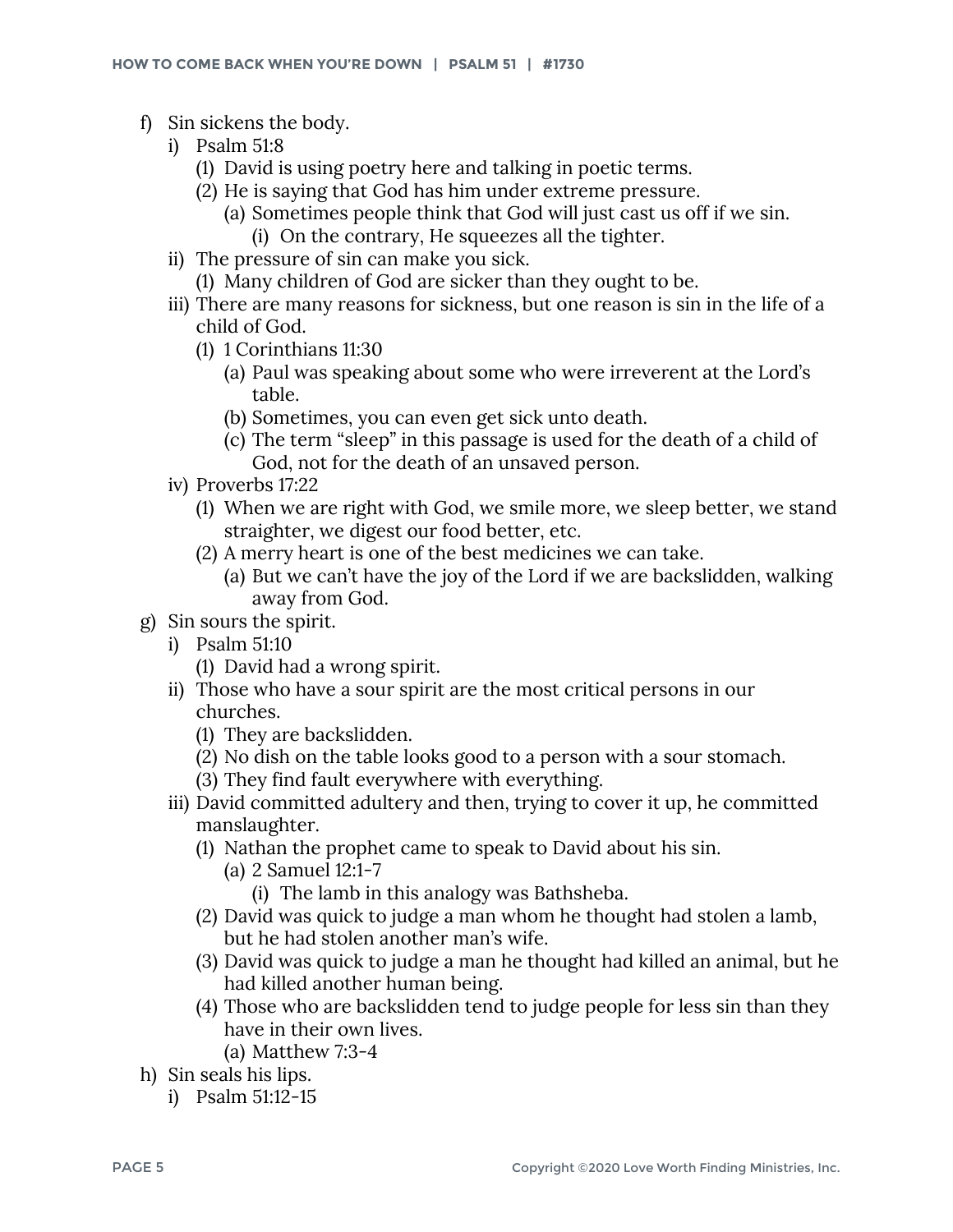- ii) Sin in the life of a Christian shuts his mouth.
- iii) In this passage, David says that he will be a soul winner and a singer and will praise when he gets right.
- iv) When a person is backslidden, as a general rule, singing just stops.
	- (1) Hey may sing, but it doesn't come from his heart.
	- (2) Praise withers, and soul winning stops altogether.
		- (a) The devil accuses us, saying, "Who are you to be testifying and telling someone else they need to be saved when you are such a miserable example and have no joy or peace or real assurance in your own heart and life?"
- v) The devil intimidates so many people because there is sin in their hearts and lives.
- 4) HOW DO WE COME BACK?
	- a) Confidence
		- i) We must have confidence that God still loves us.
		- ii) Psalm 51:1
			- (1) David had confidence in his God.
			- (2) David knew that for a multitude of sins, there were a multitude of tender mercies.
			- (3) David knew that he was a sinner, and he knew that God was full of lovingkindness.
		- iii) The devil will tell you that there is no hope for you and that God is finished with you, but that is a lie.
			- (1) There is nothing you can do that will make God stop loving you.
		- iv) For great sin there is great grace.
	- b) Confession
		- i) Psalm 51:3-4
		- ii) 1 John 1:9
		- iii) It's not just an admission of sin; it's a confession.
		- iv) God will not accept an excuse or an alibi.
		- v) A confession means to agree with God.
		- vi) God wants us to confess it.
		- vii)When we try to cover it, God uncovers it. (1) When we uncover it, God covers it.
	- c) Cleansing
		- i) God cleanses and forgives.
		- ii) Psalm 51:2, 7
		- iii) God blots out our transgressions.
			- (1) He removes the penalty of sin.
			- (2) He erases the record.
			- (3) It's gone.
				- (a) If anybody ever brings it up again, it's the devil bringing it up or our conscience bringing it up.